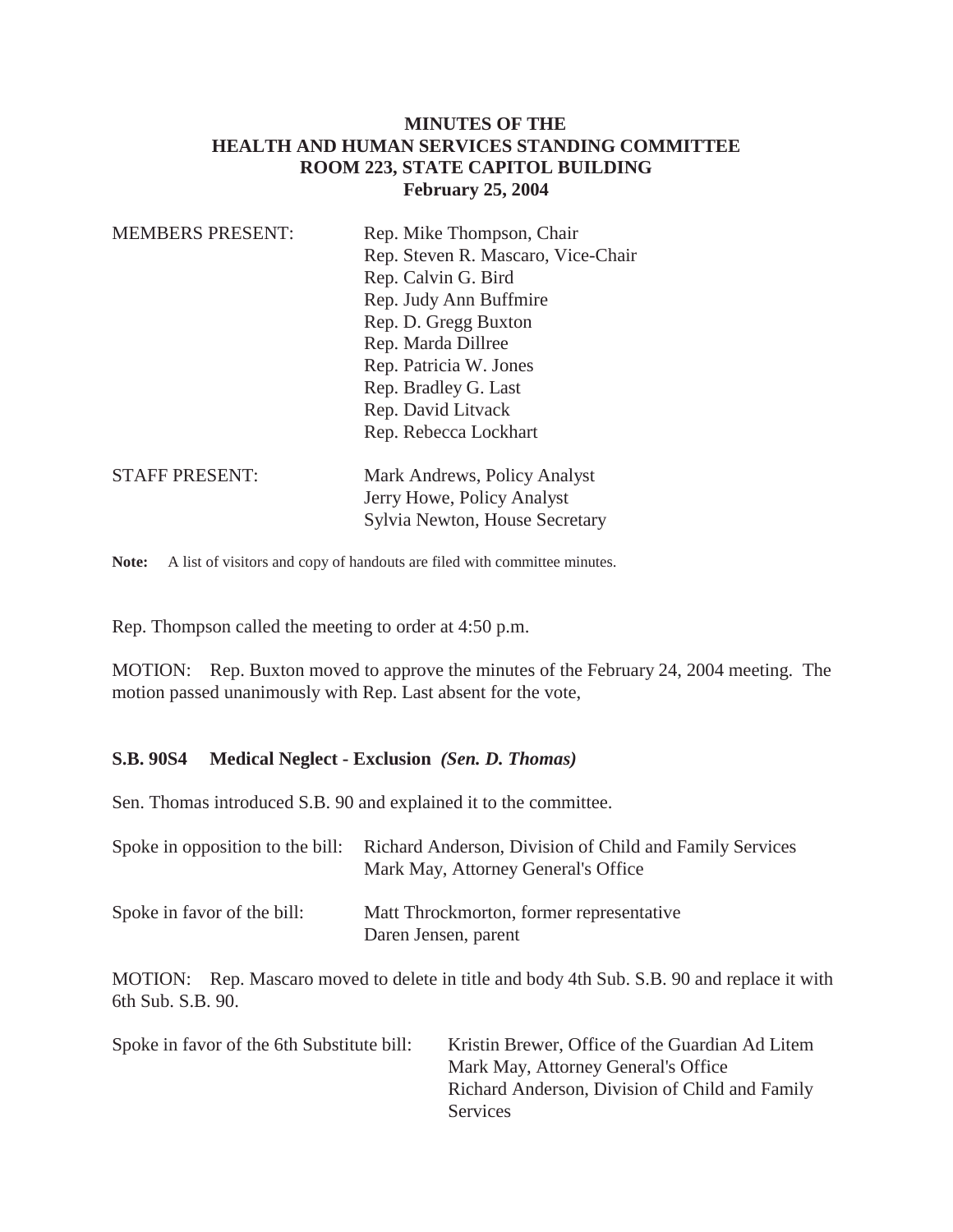Health and Human Services Standing Committee February 25, 2004 Page 2

### **SUBSTITUTE**

MOTION: Rep. Lockhart moved to proceed to the next item on the agenda. The motion passed unanimously.

#### **H.B. 257S1 Electro Shock Therapy Amendments** *(Rep. K. Bryson)*

1st Sub. H.B. 257 was not considered.

### **H.B. 350 Consumer Access to Prescription Drug Pricing Data** *(Rep. D. Ure)*

H.B. 350 was not considered.

#### **S.B. 81 Child and Family Services - Plea in Abeyance** *(Sen. P. Hellewell)*

S.B. 81 was not considered.

### **S.B. 155 County Mental Health Amendments** *(Sen. G. Davis)*

S.B. 155 was not considered.

Rep. Thompson relinquished the chair to Rep. Mascaro.

# **H.B. 361 Adoption Agency Fees Task Force** *(Rep. S. Daniels)*

Rep. Daniels introduced H.B. 361 and explained it to the committee.

Spoke in favor of the bill: Mark Duke, Utah Adoption Council

MOTION: Rep. Last moved to pass the bill out favorably. The motion passed unanimously with Rep. Jones, Rep. Lockhart, and Rep. Thompson absent for the vote.

# **H.B. 259S1 Special Needs Adoption - Preplacement Evaluations** *(Rep. A. Hardy)*

Rep. Hardy introduced 1st Sub. H.B. 259 and explained it to the committee.

Spoke to the bill: Mark Duke, Utah Adoption Council

Spoke in favor of the bill: Kristin Brewer, Office of the Guardian Ad Litem

MOTION: Rep. Jones moved to pass the bill out favorably. The motion passed unanimously with Rep. Lockhart and Rep. Thompson absent for the vote.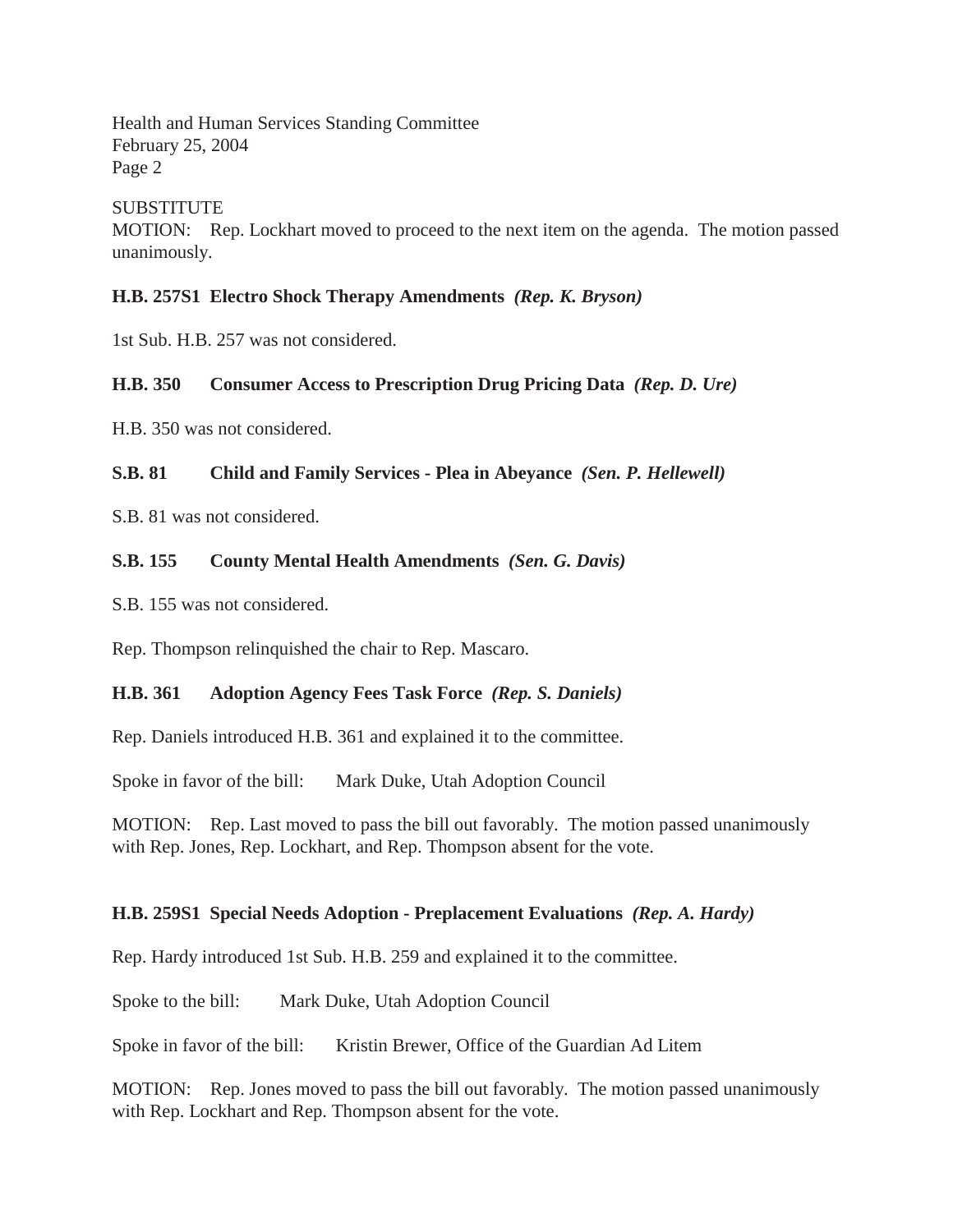Health and Human Services Standing Committee February 25, 2004 Page 3

# **H.B. 276 Adoption Law Revisions** *(Rep. R. McGee)*

MOTION: Rep. Litvack moved to delete in title and body H.B. 276 and replace it with 1st Sub. H.B. 276.

Rep. McGee introduced 1st Sub. H.B. 276 and explained it to the committee.

Spoke in favor of the bill: Robin Arnold-Williams, Executive Director, Department of Human Services

The motion to adopt the substitute bill passed unanimously with Rep. Lockhart and Rep. Thompson absent for the vote.

MOTION: Rep. Dillree moved to pass 1st Sub. H.B. 276 out favorably. The motion passed unanimously with Rep. Lockhart and Rep. Thompson absent for the vote.

Rep. Mascaro relinquished the chair to Rep. Dillree.

# **H.B. 303 Child Welfare Revisions** *(Rep. S. Mascaro)*

MOTION: Rep. Mascaro moved to amend the bill as follows:

- *1. Page 2, Line 50 through Page 3, Line 75:*
	- 50 (A) the division has reasonable cause to believe that the reported abuse was committed
	- 51 by a person who **is not the child's parent and** does not:
	- 52  $[(\overrightarrow{t})]$  (I) live in the child's home; or
	- 53  $[(iii)]$  (II) otherwise have access to the child[; and] in the child's home; or
	- 54 (B) an unscheduled visit is not necessary to obtain evidence for the investigation; and
	- 55  $[(g)]$  (vii) if appropriate and indicated in any case alleging physical injury, sexual
	- 56 abuse, or failure to meet the child's medical needs, a medical examination. That examination
	- 57 shall be obtained no later than 24 hours after the child was placed in protective custody.
	- 58 **[[ (b) For purposes of Subsection (2)(a)(iii):**
	- **59 (i) even if the whereabouts of both parents are known, the division is not required to**
	- **60 interview a second parent unless the division has reason to believe that the second parent has**